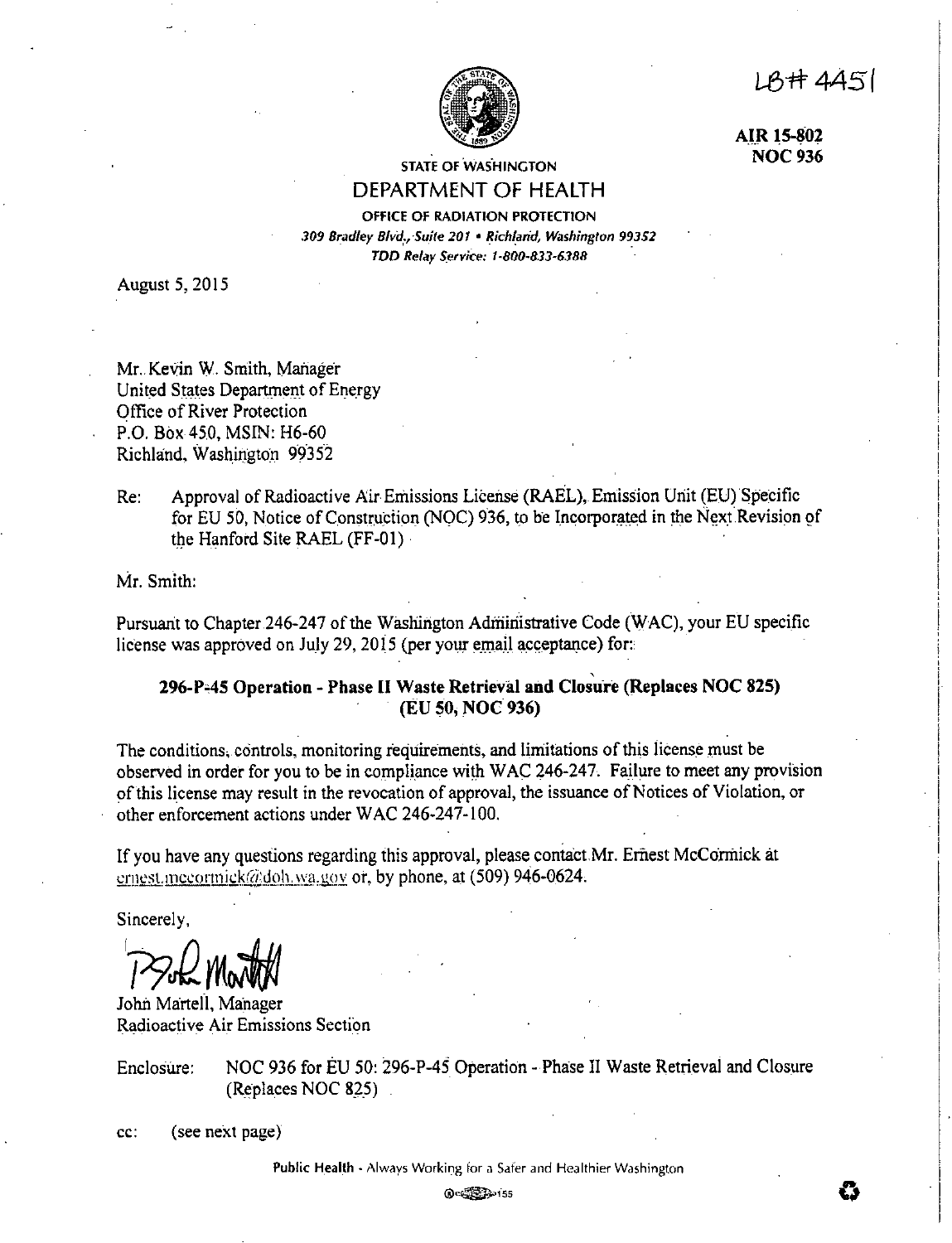Mr. Kevin W. Smith August 5, 2015 Page 2 of 2

cc: Ruth Allen, WRPS Matthew Barnett, PNNL Shawna Berven, WDOH Lucinda Borneman, WRPS Lee Bostic, BNI Dennis Bowser, USDOE-ORP Cliff Clark, USDOE-RL Jack Donnelly, WRPS Rick Engelmann, CHPRC Dennis Faulk, EPA Eric Faust, USDOE-RL Gary Fritz, MSA Phil Gent, Ecology Robert Haggard, BNI Jessica Joyner, WRPS Reed Kaldor, MSA Paul Karschnia, CHPRC · Ed MacAlister, USDOE-RL Ernest McCormick, WDOH Valarie Peery, Ecology Mari\_a Skorska, Ecology Bryan Trimberger, USDOE-ORP Randy Utley, WDOH Jeff Voogd, WRPS Joan Woolard, MSA Davis Zhen, EPA Environmental Portal RAES Tracking: Follow up to LB# 4441; RAES 850 and 15-53; NOC 936; EU 50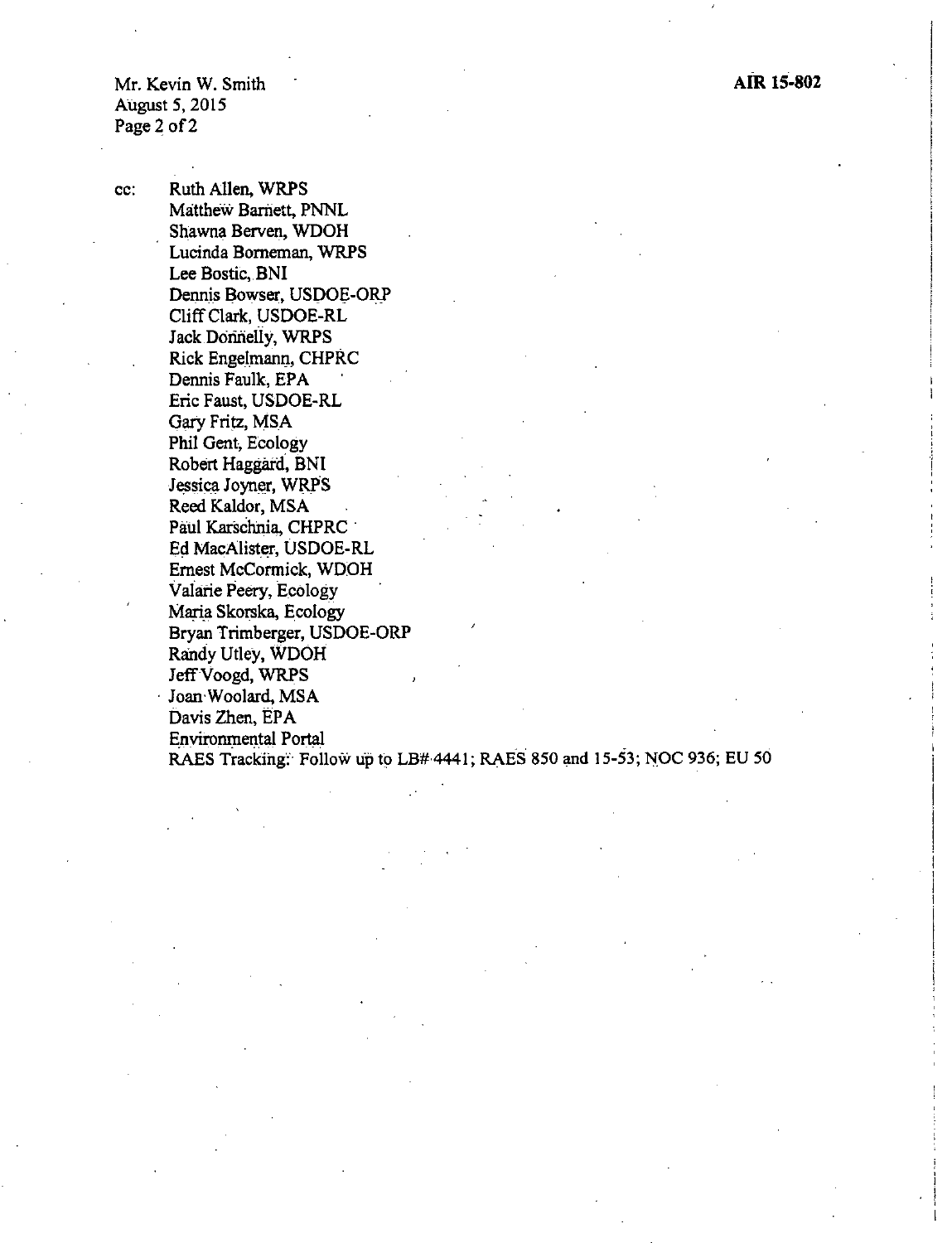### **Emission Unit ID: 50**

### 200 W-296P045-001

## 296-P-45

This is a MAJOR, ACTIVELY ventilated emission unit.

### Tank Farms

### **Emission Unit Information**

Stack Height: 21.00 ft.  $6.40 m.$ 

Stack Diameter 0.50 ft.  $0.15 m$ 

Average Stack Effluent Temperature: 90 degrees Fahrenheit. 32 degrees Celsius.

Average Stack ExhaustVelocity: 38.22 ft/second.  $11.65$  m/second.

WAC 246-247-040(3), 040(4) **Abatement Technology BARCT** 

state only enforceable: WAC 246-247-010(4), 040(5), 060(5)

| Zone or Area | <b>Abatement Technology</b> | <b>Required # of Units</b> | <b>Additional Description</b>           |
|--------------|-----------------------------|----------------------------|-----------------------------------------|
|              | Prefilter                   |                            |                                         |
|              | Heater                      |                            |                                         |
|              | HEPA Filter Stages/Banks    |                            | In series, one filter per<br>stage/bank |
|              | Fan                         |                            | $500$ cfm                               |
|              | Demister:                   |                            |                                         |

### **Monitoring Requirements**

state enforceable: WAC 246-247-040(5), 060(5), and federally enforceable: 40 CFR 61 subpart H

| <b>Federal and State</b><br>Regulatory | <b>Monitoring and Testing</b><br>Requirements | <b>Radionuclides Requiring</b><br><b>Measurement</b> | <b>Sampling</b><br><b>Frequency</b> |
|----------------------------------------|-----------------------------------------------|------------------------------------------------------|-------------------------------------|
| 40 CFR 61.93(b)(4)(i)                  | 40 CFR 61, Appendix B                         | Sr-90, Cs-137, Am-241, Pu-                           | Continuous                          |
| & WAC 246-247-075(2)                   | Method 114                                    | 239/240, Total Alpha, Total<br>Beta                  |                                     |

### Sampling Requirements Record sample.

**Additional Requirements** 

Additional monitoring or sampling requirements established by this License will be listed in the Conditions and Limitations section, if applicable.

Operational Status This emission unit, also known as POR06, is a skid/mobile type portable exhauster used to support tank farm operations, such as but not limited to, waste characterization waste retrieval, decommissioning, deactivation, maintenance, and construction and operation support activities. The emission unit is a portable exhauster that operates intermittently.

### This Emission Unit has 1 active Notice(s) of Construction.

| Project Title                                                                |            | Approval # Date Approved NOC_ID |     |
|------------------------------------------------------------------------------|------------|---------------------------------|-----|
| 296-P-45 Operation - Phase II Waste Retrieval and Closure (Replaces NOC 825) | AIR 15-802 | 7/29/2015                       | 936 |

## Conditions (state only enforceable: WAC 246-247-040(5), 060(5) if not specified)

- The total abated emission limit for this Notice of Construction is limited to 1.31E+00 mrem/year to the Maximally  $\mathbf{I}$ Exposed Individual (WAC 246-247-040(5)). The total limit on the Potential-To-Emit for this Notice of Construction is limited to 1.61E+03 mrem/year to the Maximally Exposed Individual (WAC 246-247-030(21)).
- $2)$ This approval applies only to those activities described below. No additional activities or variations on the approved activities that constitute a "modification" to the emission unit, as defined in (WAC 246-247-030(16)), may be conducted.

The operation of the waste retrieval system(s) for the removal of radioactive wastes from tanks at the Hanford Site.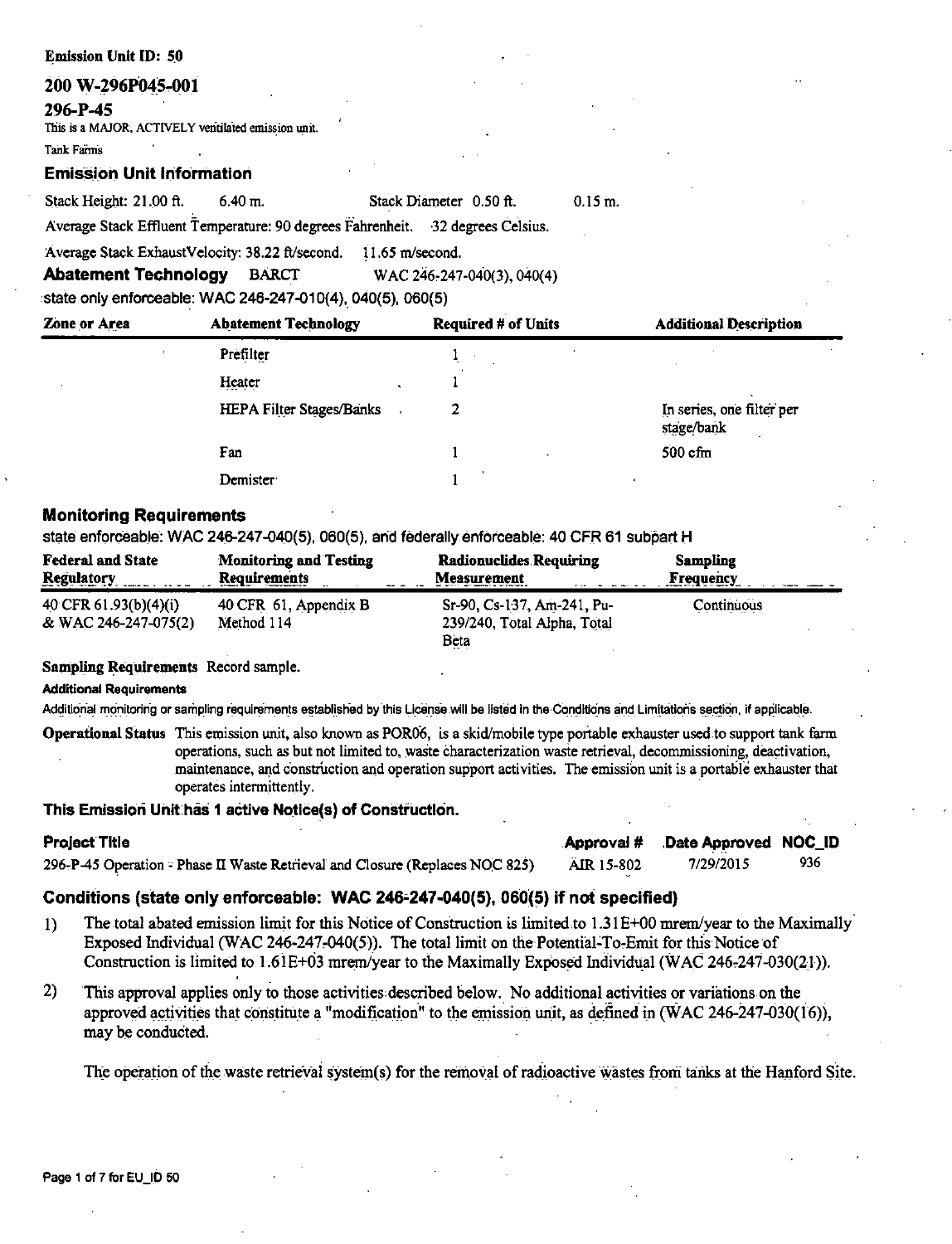## SALTCAKE DISSOLUTION WASTE RETRIEVAL SYSTEM

The saltcake dissolution waste retrieval system may be used to retrieve soluble saltcake waste. This method retrieves the soluble portion of the waste only, resulting in very few of the solids being pumped from the tank. The saltcake dissolution waste retrieval system deployed is for water, chemical agent, or catalyst liquid to be added to the tank using a variety of spray nozzles or "sprinklers". The approach is to sprinkle the waste surface with water, chemical agent, or catalyst liquid. The added water, chemical agent, or catalyst liquid muststay in contact with the saltcake for a long enough period of time for the brine to become saturated. Once the brine is saturated, it is pumped to a receiver tank, staging tank, storage double shell tank (DST), or other staging/storage vessel associated with the supplemental treatment, packaging, or disposal. Salt solution will be:removed.using the existing saltwell pump or other pump placed into the tank.

A tank not equipped with a saltwell pump, a transfer pump (progressive cavity, vertical turbine) can be installed and operated.

Remotely directable water distribution devices will be located in risers spaced as far apart as practical. A combination of spraying waster, chemical agent, or catalyst liquid to dissolve the saltcake can be used in conjunction with directing a flow of water or recirculating water at the waste to move it to the pump suction to allow the pumping of waste from the tank. Recirculated waste from the pump may be sent back to the tank as an alternative to using water to direct dissolution waste to the pump suction.

### MODIFIED SLUICING WASTE RETRIEVAL SYSTEM

Modified sluicing can be used for some waste retrieval. Modified sluicing is the introduction of liquid at low to moderate pressures and volumes into the waste. The liquid dissolves and breaks apart solid materials and suspends them in the waste slurry. A transfer pump installed in the tank provides the motive force to transfer the liquid slurry to a receiver tank.

Modified sluicing introduces sluice liquid in a controlled fashion using multiple sluicing nozzles at varying pressures and flows, then pumps out the resultant waste slurry. This maintains minimal liquid inventories within the tank at all times. The liquids that could be used in modified sluicing include water, recirculated supernatant/water from the receiving DST, recirculated supernatant/water, chemical agent, or catalyst liquid.

### VACUUM WASTE RETRIEVAL SYSTEM

A vacuum waste retrieval system can be used for waste retrieval activities. The vacuum waste retrieval system is introduced into the tanks-by means of an articulating mast system (AMS). The AMS has a horizontal reach and rotational capabilities of 360 degrees. The AMS has a retracted position and can be. extended vertically. Air is mixed at the suction end of the AMS enabling the required vertical lift for the waste to a topside receiver tank, batch vessel, or a staging single shell tank (SST), storage DST, or other staging/storage vessels associated with supplemental treatment, packaging, or disposal.

The AMS will be deployed through and attached to standard riser flanges that are available on the tanks. Cameras can also be installed in other risers for in-tank viewing and control of the AMS.

For the 200-series tanks in the 241-C, 241-U, 241-B, and 241-T Tank Farms, a vacuum retrieval process tank, staging tank, staging SST, storage DST, or other staging/storage vessel will be deployed. The receiver tank will receive waste in batches from whichever tank is connected into the vacuum retrieval system. The vacuum pressure used to draw up the waste from the tank to the receiver tank is relieved back into the tank being retrieved.

### MOBILE RETRIEVAL SYSTEM

A Mobile Retrieval System (MRS) can be used to retrieve waste from some tanks. The MRS consists of two intank systems. The first is a robotic crawler inserted through one riser the second is an AMS inserted through a second riser. The AMS retrieves the sludge from the tank using a vacuum with assisting pneumatic conveyance. The AMS vacuum tube has a horizontal reach and can be extended to the bottom of the tank. The arm rotates 360 degrees. The vacuum will be directed through the AMS in the tank to the end effector, which is in contact with Page 2 of 7 for EU ID 50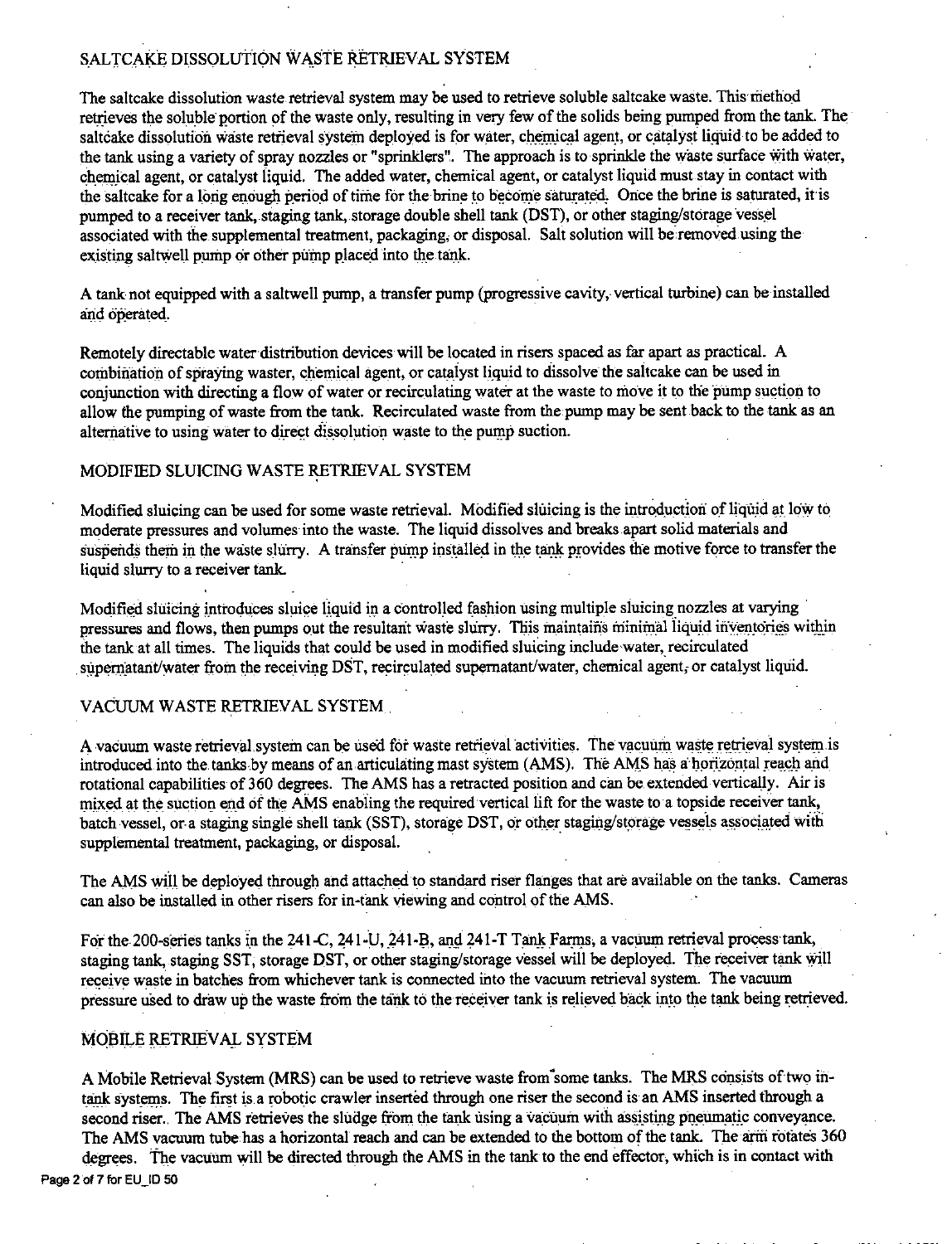the waste. The pnewriatic conveyance-assisted vacuum retrieval system will draw the waste up through the vacuum to the waste vessel in the vessel skid in batches. The AMS is then valved out while the waste vessel is emptied and pumped out through the over ground transfer lines to a DST, a staging SST, or other treatment/disposal options. When the waste vessel is nearly empty, the transfer line will be valved out and the AMS will be valved back in and another batch of waste will be removed from the tank. This process will be repeated until waste near the center of the tank is removed. The robotic crawler will be remotely controlled to move and/or wash waste toward the center of the tank.

### MOBILE ARM RETRIEVAL SYSTEM

The Mobile Ann Retrieval System (MARS) is a waste retrieval system used to retrieve waste. The MARS employs two design options similar to currently permitted systems: I) a sluicing retrieval option which is intended for retrieval of non leaker tanks, and 2) a vacuum retrieval option is intended for retrieval of assumed leaker tanks. Both options use an arm and sluicing jets and/or a high pressure water scarifier to break up the waste. The sluicer uses waste supernatant recycled from the DST to form a liquid jet using a nozzle. The scarifier uses filtered, pressurized water that comes from a high pressure water skid.

The equipment portion of the MARS includes a vertical, carbon steel mast (square cross section) as the main structural member. Attached to the vertical mast is a carbon fiber robotic arm. The arm is attached to a traveler that raises and lowers the arm relative to the vertical mast. The arm rotates 360 degrees - 380 degrees on a turntable located in the pit box. The arm also pivots up and down from an elbow at the traveler (hydraulic system) and extends and retracts (hydraulic system). The end of the arm articulates. The arm thus provides for a large range of motion such that the sluicing devices (recycle sluicer, water scarifier) located at the end of the arm can aim at most portions of the tank and from varying (e.g., short) distances.

The containment box which encloses the MARS will be ventilated by two parallel installed radial filters. The purpose of these filters is to minimize contamination from migrating up from the tank into the containment box via the open space on the large riser during retrieval operations. Minimization of contamination inside the containment box is desired should entry into the box ever be required for repairs. Inflow through these filters during retrieval is estimated to reach up to 60 cubic feet per minute (cfm). A valve will be installed between the filters and the containment box so filters can be isolated from the box. However, because the location of the valve will be approximately 12 feet above ground and difficult to reach without properly installed and inspected scaffolding, the valve will be:left. open at all times until retrieval of the tank is complete. Once retrieval is complete the valve will be closed.

### REMOTE WATER LANCE

The completion of tank retrieval may also be aided by a Remote Water Lance (RWL) that is a high pressure water device, or hydro laser. Alternatively, a High Pressure Mixer (HPM) may be used in the same capacity. The systems will consist of both ex-tank and in-tank components. The ex-tank components will be comprised of; high pressure systems, operating controls, cables, and hoses. The in-tank components will be comprised of; umbilical, in-tank vehicle, high pressure ncizzle(s), or the high pressure mixer.

The high pressure water systems·will provide the water at the desired pressure; not to exceed 37,000 psig.A conditioning system will be used to filter the raw water entering the skid to ensure that no abrasive materials are entrained in the water. The water volumetric flow rate will be on the order of 4 to 18 gpm for the HPM and from 6 to 15 gpm for the RWL. The operating controls will be located in a control trailer outside of the farm fence. the cables and hoses will connect hydraulically powered-in-tank vehicle with the ex-tank controls and water skid via the umbilical. The HPM consists of an adjustable height pipe with two pairs of opposed, high pressure, low volume water orifices located on the bottom of the pipe. The mixer is capable of being rotated 360 degrees and has an adjustable height range of approximately 7 feet. The positioning of the mixer is performed remotely using a hydraulic system. Additionally, the mixer has a single orifice on the bottom of the unit that can be used as an operational or installation aid. The in-tank vehicle will house one to four high pressure water nozzles. The RWL will be operated with the nozzle submerged to avoid aerosols in the tank. A rupture disc will be used to prevent reaching pressures above.37,000 psig.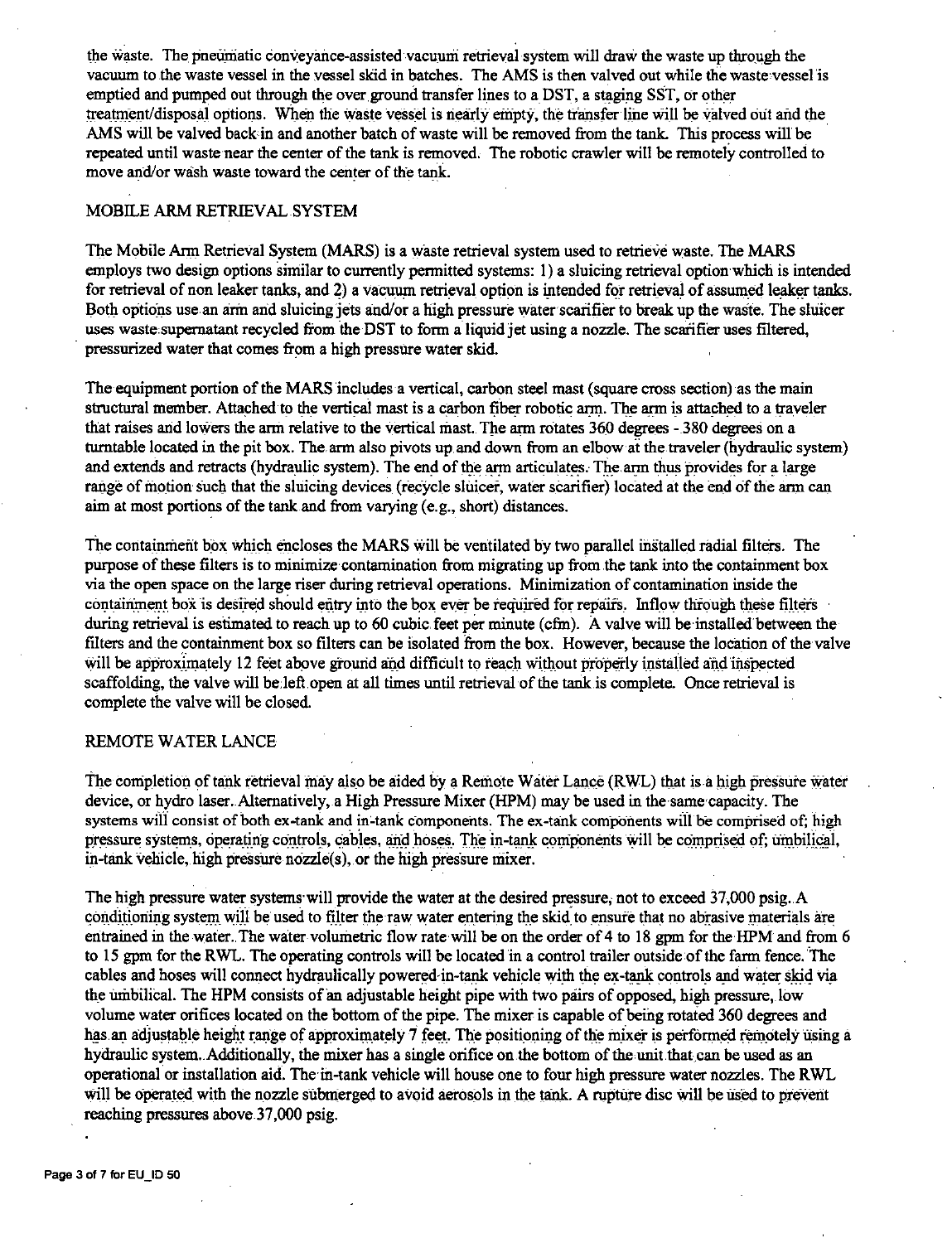### 3) The Annual Possession Quantity is limited to the following radionuclides (Curies/year):

### $Ac - 227$

Contributes less than 0.1 mrem/yr to the MEI, and represents less than 10% of the unabated PTE and represents less than 25% of the abated dose.

### Ba - 137 m

Contributes less than 0.1 mrem/yr to the MEI, and represents less than 10% of the unabated PTE and represents less than 25% of the abated dose.

#### $Cm - 242$

Contributes less than 0.1 mrem/vr to the MEI, and represents less than 10% of the unabated PTE and represents less than 25% of the abated dose.

#### $Co - 60$

Contributes less than 0.1 mrem/yr to the MEI. and represents less than 10% of the unabated PTE and represents less than 25% of the abated dose.

#### Eu - 152

Contributes less than 0.1 mrem/yr to the MEI, and represents less than 10% of the unabated PTE and represents less than 25% of the abated dose.

#### $H - 3$

Contributes less than 0.1 mrem/yr to the MEI, and represents less than 10% of the unabated PTE and represents less than 25% of the abated dose.

#### Ni - 59

Contributes less than 0.1 mrem/yr to the MEI, and represents less than 10% of the unabated PTE and represents less than 25% of the abated dose.

#### $Pa - 231$

Contributes less than 0.1 mrem/yr to the MEI. and represents less than 10% of the unabated PTE and represents less than 25% of the abated dose.

 $1.20E + 02$ 

#### $P_{11} - 240$

Contributes GREATER than 0.1 mrem/yr to the MEI and represents greater than 10% of the unabated PTE

#### Ra - 226

Contributes less than 0.1 mrem/yr to the MEI, and represents less than 10% of the unabated PTE and represents less than 25% of the abated dose.

#### Sb - 125

Contributes less than 0.1 mrem/yr to the MEI, and represents less than 10% of the unabated PTE and represents less than 25% of the abated dose.

#### $Sn - 126$

Contributes less than 0.1 mrem/yr to the MEI, and represents less than 10% of the unabated PTE and represents less than 25% of the abated dose.

#### Th - 229

Contributes less than 0.1 mrem/yr to the MEI, and represents less than 10% of the unabated PTE and represents less than 25% of the abated dose.

Am - 241

 $2.30E + 04$ 

Contributes GREATER than 0.1 mrem/vr to the MEI and represents greater than 10% of the unabated PTE

#### $C - 14$

Contributes less than 0.1 mrem/yr to the MEI, and represents less than 10% of the unabated PTE and represents less than 25% of the abated dose.

### Cm - 243

Contributes less than 0.1 mrem/yr to the MEI, and represents less than 10% of the unabated PTE and represents less than 25% of the abated dose.

### $Cs - 134$

Contributes less than 0.1 mrem/yr to the MEI, and represents less than 10% of the unabated PTE and represents less than 25% of the abated dose.

#### $F_{11}$  – 154

Contributes less than 0.1 mrem/yr to the MEI, and represents less than 10% of the unabated PTE and represents less than 25% of the abated dose.

#### I - 129

Contributes less than 0.1 mrem/yr to the MEI, and represents less than 10% of the unabated PTE and represents less than 25% of the abated dose.

#### Ni - 63

Contributes less than 0.1 mrem/yr to the MEI, and represents less than 10% of the unabated PTE and represents less than 25% of the abated dose.

#### Pu - 238

Contributes less than 0.1 mrem/yr to the MEI, and represents less than 10% of the unabated PTE and represents. less than 25% of the abated dose.

#### Pu - 241

Contributes less than 0.1 mrem/yr to the MEI, and represents less than 10% of the unabated PTE and represents less than 25% of the abated dose.

#### Ra - 228

Contributes less than 0.1 mrem/vr to the MEI, and represents less than 10% of the unabated PTE and represents less than 25% of the abated dose.

### Se - 79

Contributes less than 0.1 mrem/vr to the MEI, and represents less than 10% of the unabated PTE and represents less than 25% of the abated dose.

#### $Sr-90$

Contributes GREATER than 0.1 mrem/yr to the MEI and represents greater than 10% of the unabated PTE

 $5.50E + 06$ 

#### Th - 232

Contributes less than 0.1 mrem/yr to the MEI, and represents less than 10% of the unabated PTE and represents less than 25% of the abated dose.

 $Am - 243$ 

Contributes less than 0.1 mrem/vr to the MEI, and represents less than 10% of the unabated PTE and represents less than 25% of the abated dose.

#### Cd-113 m

Contributes less than 0.1 mmm/vr to the MEI, and represents less than 10% of the unabated PTE and represents less than 25% of the abated dose.

### Cm - 244

Contributes less than 0.1 mrem/vr to the MEI, and represents less than 10% of the unabated PTE and represents less than 25% of the abated dose.

### Cs - 137

 $2.10E + 06$ 

 $5.30E + 03$ 

Contributes GREATER than 0.1 mrem/vr to the MEI and represents greater than 10% of the unabated PTE

#### Eu - 155

Contributes less than 0.1 mrem/yr to the MEI, and represents less than 10% of the unabated PTE and represents less than 25% of the abated dose.

#### Nb - 93 m

Contributes less than 0.1 mrem/yr to the MEI, and represents less than 10% of the unabated PTE and represents less than 25% of the abated dose.

#### No - 237

Contributes less than 0.1 mrem/yr to the MEI, and represents less than 10% of the unabated PTE and represents less than 25% of the abated dose.

 $Pu - 239$ 

Contributes GREATER than 0.1 mrem/yr to the MEI and represents greater than 10% of the unabated PTE

#### $Pu - 242$

Contributes less than 0.1 mrem/yr to the MEI, and represents less than 10% of the unabated PTE and represents less than 25% of the abated dose.

#### Ru - 106

Contributes less than 0.1 mrem/vr to the MEI, and represents less than 10% of the unabated PTE and represents less than 25% of the abated dose.

#### Sm - 151

Contributes less than 0.1 mrem/yr to the MEI, and represents less than 10% of the unabated PTE and represents less than 25% of the abated dose.

#### Tc-99

Contributes less than 0.1 mrem/yr to the MEI, and represents less than 10% of the unabated PTE and represents less than 25% of the abated dose.

U - 232

Contributes less than 0.1 mrem/yr to the MEI, and represents less than 10% of the unabated PTE and represents less than 25% of the abated dose.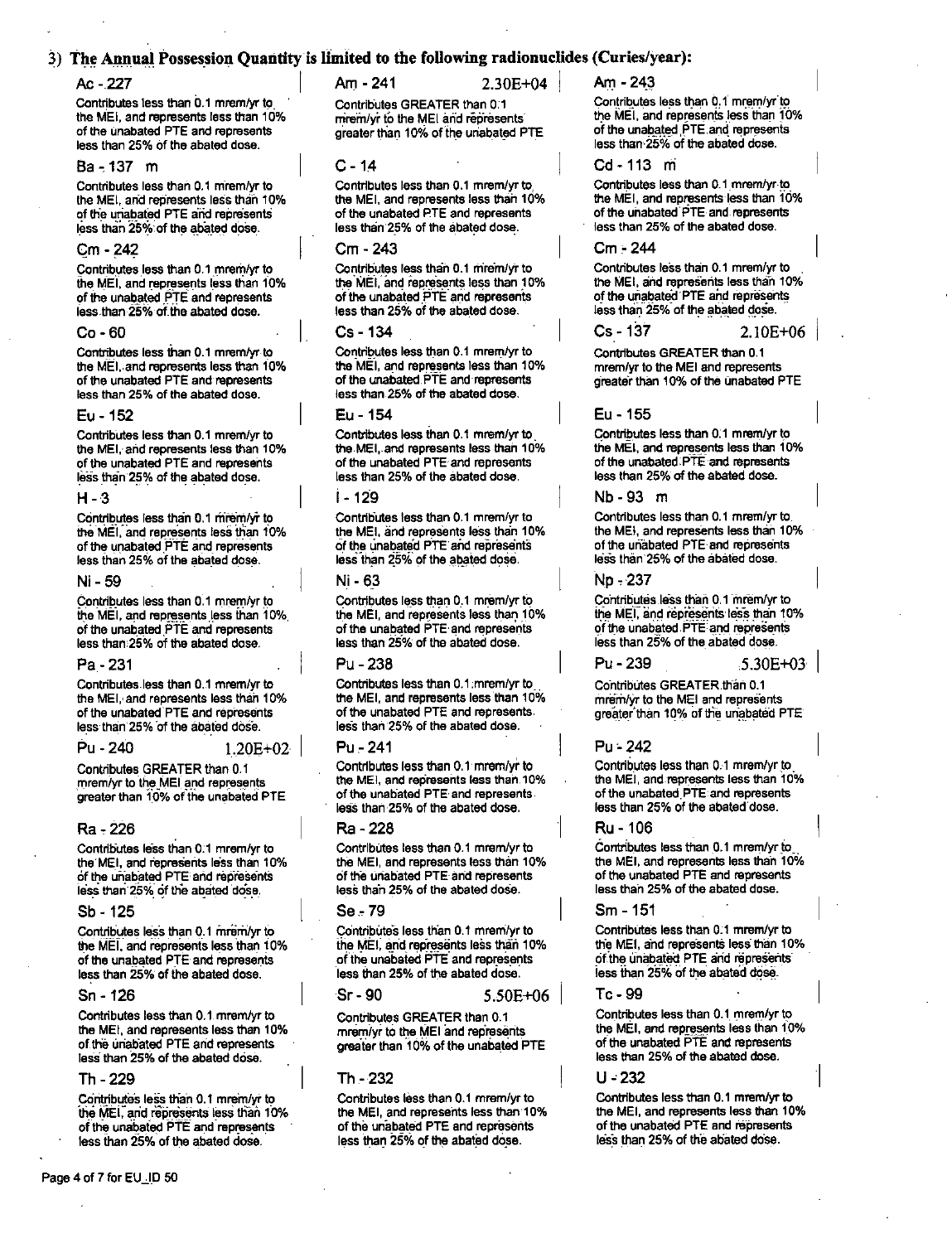### $U - 233$

Contributes less than 0.1 mrem/yr to the MEI, and represents less than 10% of the unabated PTE and represents less than 25% of the abated dose.

### U - 236

Contributes less than 0.1 mrem/vr to the MEI, and represents less than 10% of the unabated PTE and represents less than 25% of the abated dose.

### **7r - 93**

Contributes less than 0.1 mram/vr to the MEI, and represents less than 10% of the unabated PTE and represents less than 25% of the abated dose.

#### $4)$ RELEASE RATES-WDOH Log Approval

The annual possession quantity (APO) shall be tracked on a WDOH approved log. WDOH authorizes approval of the Tank Waste Information Network System (TWINS) as the logging mechanism for APOs of radionuclide source terms (WAC 246-247-080(7)).

#### $5)$ WDOH ALTERNATE APPROVAL-Release Fractions

WDOH accepts that the PTE calculation shall be based on the inventory of material to be managed (tank inventory and supernate) using the release fraction for the tank inventory of 1.0 E-3 for tank inventory and 8.0 E-5 for supernate (WAC 246-247-040(5) and WAC 246-247-060(5)).

#### $6)$ WDOH ALTERNATE APPROVAL-Non Destructive Analysis Method

A pre-operational Non Destructive Analysis (NDA) of the exhauster(s) HEPA filters and a post-operational NDA will be performed the first time each of the four waste retrieval methods (mobile retrieval system, vacuum retrieval, supernatant sluicing, and saltcake dissolution with supernatant) when placed into service. The post-operational NDA should occur after one cycle or phase of waste retrieval operation is completed, a method replaces another method during a cycle/phase or six months from the in-service date, whichever occurs first. The facility may opt to replace the exhauster's HEPA filters prior to placing a new waste retrieval method in service and eliminate the preoperational NDA (WAC 246-247-040(5), WAC 246-247-060(5), and WAC 246-247-075(4)).

#### WDOH ALTERNATE APPROVAL-Standards  $\mathcal{D}$

General WAC 246-247 technology standard exemptions justified and documented in RPP-19233, WAC 246-247 technology standard exemption justification for waste tank ventilation systems, may be applied to Phase II NOC retrieval exhauster operations. (WAC 246-247-040(5) and WAC 246-247-060(5)).

#### WDOH NOTIFICATION-Leak Testing Cannot be Performed 8)

If new or altered section of ductwork cannot be tested due to tie-ins. WDOH will be notified (WAC 246-247-040(5) and WAC 246-247-060(5)).

 $9$ . WDOH NOTIFICATION-Change in PTE Calculations

The department will be notified if radionuclides other than Cs-137, Sr-90, Pu-239/240, and Am-241 are identified that contribute greater than 10% of the PTE or greater than 0.1 mrem/yr TEDE to the MEI when a unit is deployed or redeployed (WAC 246-247-040(5) and WAC 246-247-110(8)).

WDOH NOTIFICATIONS-Differential Pressure Out of Range  $10<sub>1</sub>$ 

The differential pressure readings for the pre-filters and both stages of HEPA filters shall be monitored recorded and trended a minimum of weekly. The exhaust system will be configured to automatically shut down at 5.9 inches of water (or less) pressure differential across the HEPA filter(s) for the first filter in series or multiple filters in series as indicated by the local readout. If the final HEPA filter in the system exceeds 5.9 inches of water pressure differential across the filter, the cause will be determined and WDOH will be notified through normal established channels (WAC 246-247-040(5) and WAC 246-247-060(5)).

### $11)$ WDOH NOTIFICATION-Retrieval Under Passive Ventilation Contitions Retrieval activities shall occur under passive ventilation only when an exhauster can no longer be operated on a single shell tank due to structural concerns. The justification for structural concerns with the single shell tank shall be documented and provided to WDOH upon request. (WAC 246-247-040(5) and WAC 246-247-060(5))

### $12)$ WDOH NOTIFICATIONS-High Reading on Weekly Smear Surveys Monitoring of breather filters during retrieval activities shall consist of weekly smear surveys on the inside surface of the ducting and downstream of the HEPA filter or on the outside of the screen covering the outlet of the vent. Levels above 10,000 dpm/100cm2 beta/gamma and 200 dpm/100cm2 alpha shall be reported to WDOH. (WAC

Page 5 of 7 for EU\_ID 50

### $U - 234$

Contributes less than 0.1 mrem/yr to the MEI, and represents less than 10% of the unabated PTE and represents less than 25% of the abated dose.

### U - 238

Contributes less than 0.1 mrem/vr to the MEI, and represents less than 10% of the unabated PTE and represents less than 25% of the abated dose.

### $U - 235$

Contributes less than 0.1 mrem/yr to the MEI, and represents less than 10% of the unabated PTE and represents less than 25% of the abated dose.

### $Y - 90$

Contributes less than 0.1 mrem/vr to the MEI, and represents less than 10% of the unabated PTE and represents less than 25% of the abated dose.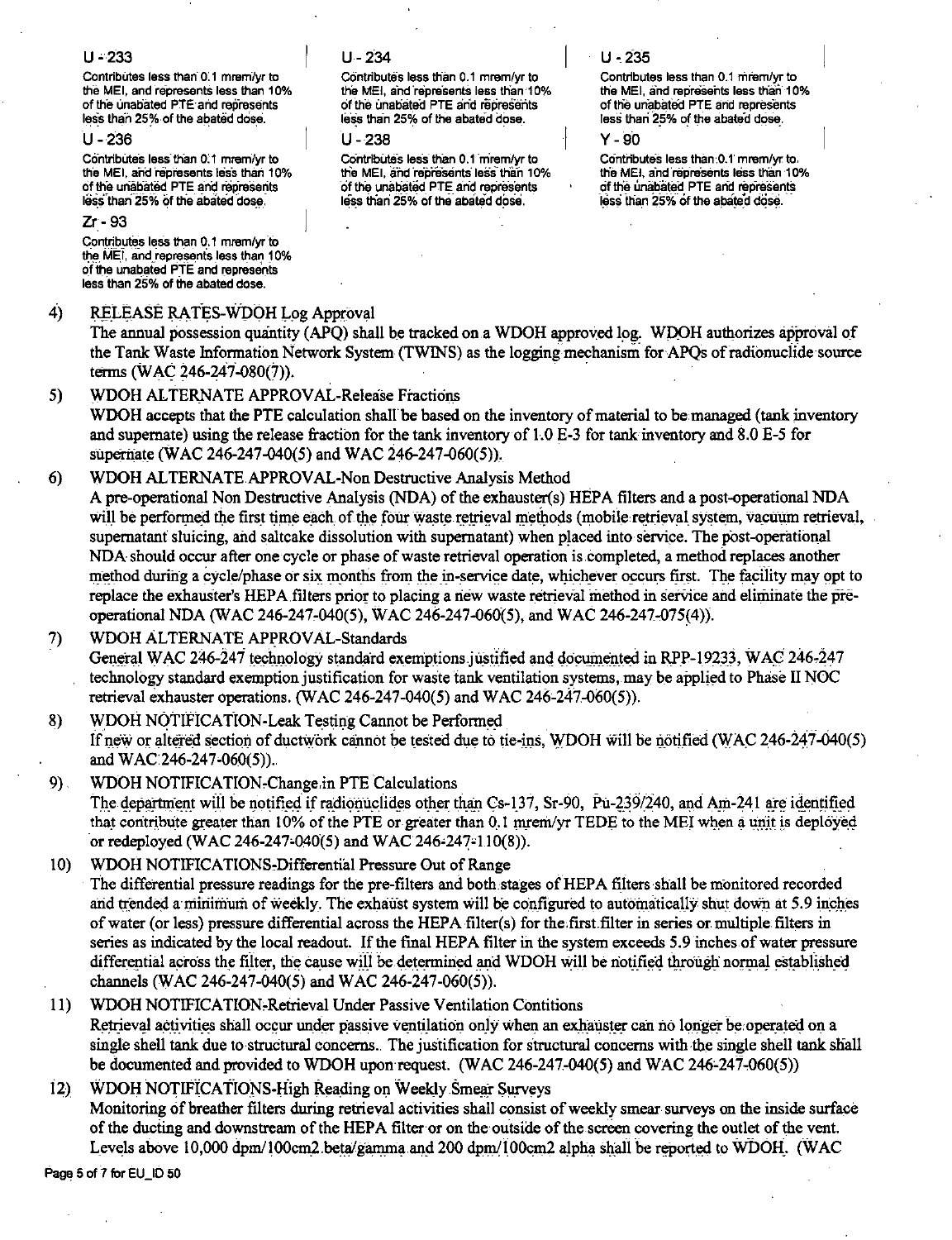246-247-040(5) and WAC 246-247-060(5))

13) STANDARDS-Startup Leak Testing

New or altered sections of ductwork shall be leak tested in accordance with the requirements of ASME AG-1 Section SA prior to use. Normal maintenance of the system (e.g., replacing gaskets, replacement of in kind components, flow profile analysis in the ductwork, air sampling from test ports in the duct, and demister flushing) are not considered to be alteration (WAC 246-247-040(5), WAC 246-247-060(5), and WAC 246-247-075(2)).

STANDARDS-Stack Monitoring Systems  $14)$ 

The emission unit stack monitoring system shall meet the requirements of ANSI/HPS N13.1-1999 including the stack monitoring system inspection requirements also referenced in 40 CFR 61 App. B. Method 114, Table 2 -Maintenance, Calibration, and Field check requirements (WAC 246-247-040(5), WAC 246-247-060(5), and WAC 246-247-075(2)).

15) ABATEMENT TECHNOLOGY-HEPA Filter Testing

The HEPA filters are in-place leak tested annually in accordance with a written procedure that addresses testing and visual inspections based on ASME N510 and ASME N511, and shall have a minimum efficiency of 99.95% (WAC 246-247-040(5), WAC 246-247-060(5), and WAC 246-247-075(2)).

In addition, the following conditions require in-place leak testing of the HEPA filters (the filter system to be retested):

·HEPA filter replacement

•Relocating the ventilation system exhauster

16) ABATEMENT TECHNOLOGY-Filter Protection

The relative humidity shall be maintained below 70%. If the relative humidity cannot be directly measured, the ventilation system exhauster operating temperature will be monitored daily to ensure that the appropriate temperature is maintained, based on psychometric charts and engineering calculations, so that the relative humidity remains below 70%. Daily Monitoring is not required over weekends and holidays when no waste disturbing activities are occurring (WAC 246-247-040(5) and WAC 246-247-060(5)).

- ABATEMENT TECHNOLOGY-Temperature Values in the Airstream  $17)$ The airstream temperature is also monitored to verify that it is below the 200°F limit established for continuous operation and 250°F limits established for periodic operation to protect the HEPA filters (WAC 246-247-040(5)).
- **ABATEMENT TECHNOLOGY-Ductwork Insulation** 18) All ventilation ductwork from the exit of the tank to the inlet of the exhauster filter housing, shall be insulated (WAC 246-247-040(5) and WAC 246-247-060(5)).
- ABATEMENT TECHNOLOGY- Ventilation System Exhauster Suspension from Active Service  $19)$ The following will be implemented when a ventilation system exhauster that has been connected to a radioactive source is shut down and placed in suspension from active service. The following items will be completed 90 days after suspension from active service. Suspension from active service begins when the permit required preventative maintenance tasks are suspended or 365 days from the last day of operation, whichever is sooner.

•Isolate (e.g., valve or blank off) the ventilation system exhauster unit from the source of radioactivity.

•Isolate (e.g., valve or blank off) the source of radioactivity (e.g., tank) or establish an alternative flow path through a registered emission point (e.g., passive filter or powered exhauster).

•Isolate the flow path downstream of the last stage of HEPA filtration by capping the stack or alternative location if the stack has been removed.

•Provide written notification to WDOH documenting completion of the above.

During suspension from active service, the monitoring and associated recordkeeping are not required to be conducted. In addition, the abatement and monitoring system testing (e.g., aerosol testing of the HEPA filters), maintenance, calibration, field checks, and the associated recordkeeping are not required to be conducted (WAC 246-247-040(5)) and (WAC 246-247-060(5)).

ABATEMENT TECHNOLOGY-Ventilation System Exhauster Return to Active Service  $20)$ 

The ventilation system exhauster will be evaluated for its ability to meet the regulatory requirements to operate prior to placing the exhauster back in service:

. Verify that parts removed during suspension from active service have been replaced-in-kind and the unit has been returned to full function.

.Conduct abatement and monitoring system inspections and field checks.

•Verify that the abatement and monitoring system testing, maintenance, and calibration have been completed. (Note: some testing, maintenance, and calibration can only be completed when the exhauster is running.) The CAM and sampling system are to be operated during aerosol testing.

Page 6 of 7 for EU\_ID 50